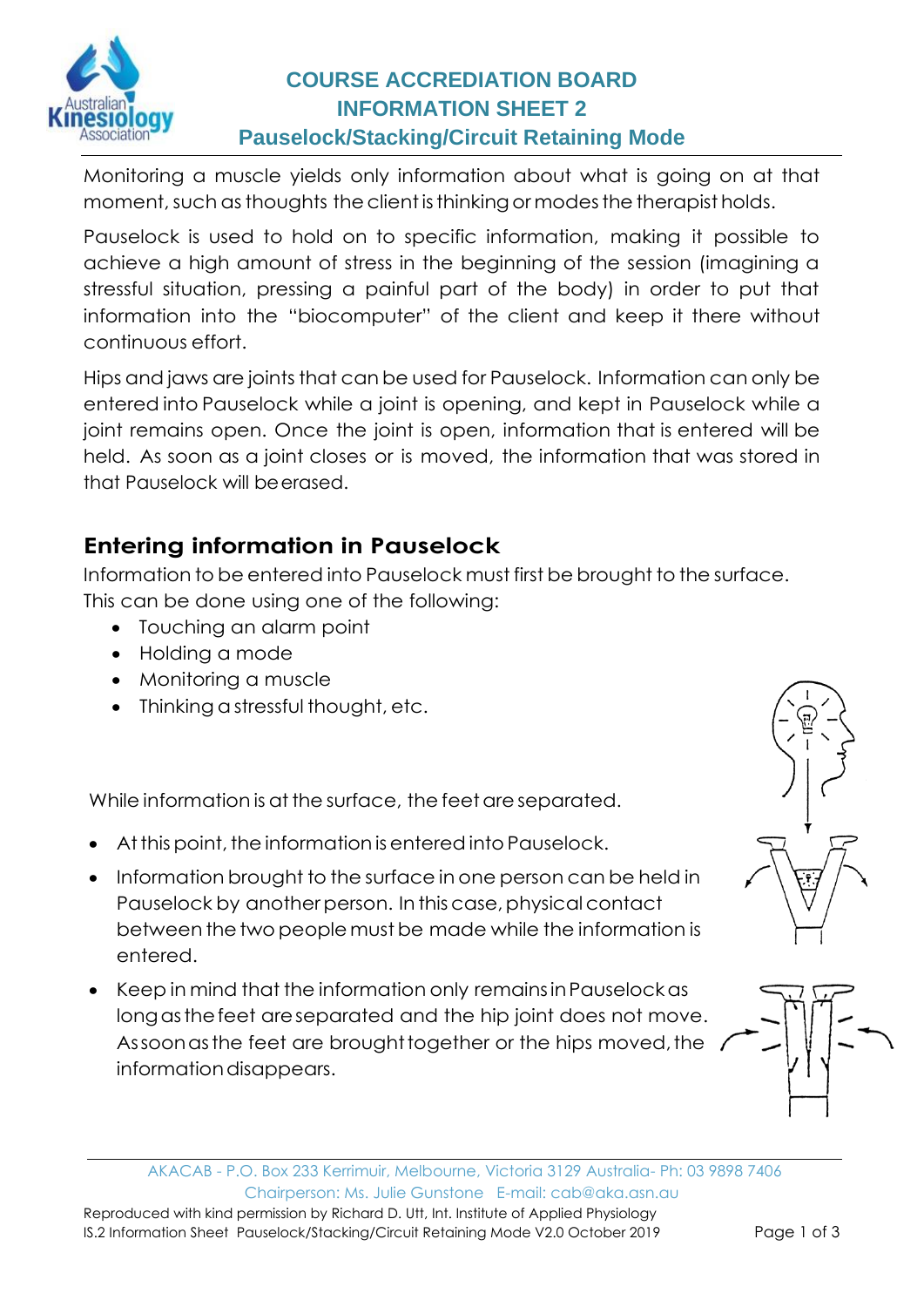

## **Transferring formation from onePauselock to another**

- Since information is kept at the surface by Pauselock, it is easy to transfer information from one Pauselock to another.
- If there is information in the client's Pauselock, and for some reason the client must move, the therapist can transfer the information to his own Pauselock by separating his feet while holding onto the client.
- The information, kept at the surface by the client's Pauselock, is then entered into the therapist's Pauselock, freeing the client to move around.
- The information will remain in the therapist's Pauselock and can later be transferred back to the client's Pauselock.



#### **Adding information to Pauselock: STACKING**

- It is not possible to simply add a bit of information to what is already in Pauselock.
- If the second piece of information is Pauselocked, the first piece of information will be erased. Therefore, a system must be used similar to transferring information.
- While the second piece of information is brought to the surface, the therapist Pauselocks while touching the client.
- Now, not only the information from the client's Pauselock is entered into the therapist's Pauselock, but also the new information. This process is called stacking.



AKACAB - P.O. Box 233 Kerrimuir, Melbourne, Victoria 3129 Australia- Ph: 03 9898 7406 Chairperson: Ms. Julie Gunstone E-mail: [cab@aka.asn.au](mailto:enquiries@akakinesiology.org.au) Reproduced with kind permission by Richard D. Utt, Int. Institute of Applied Physiology IS.2 Information Sheet Pauselock/Stacking/Circuit Retaining Mode V2.0 October 2019 Page 2 of 3